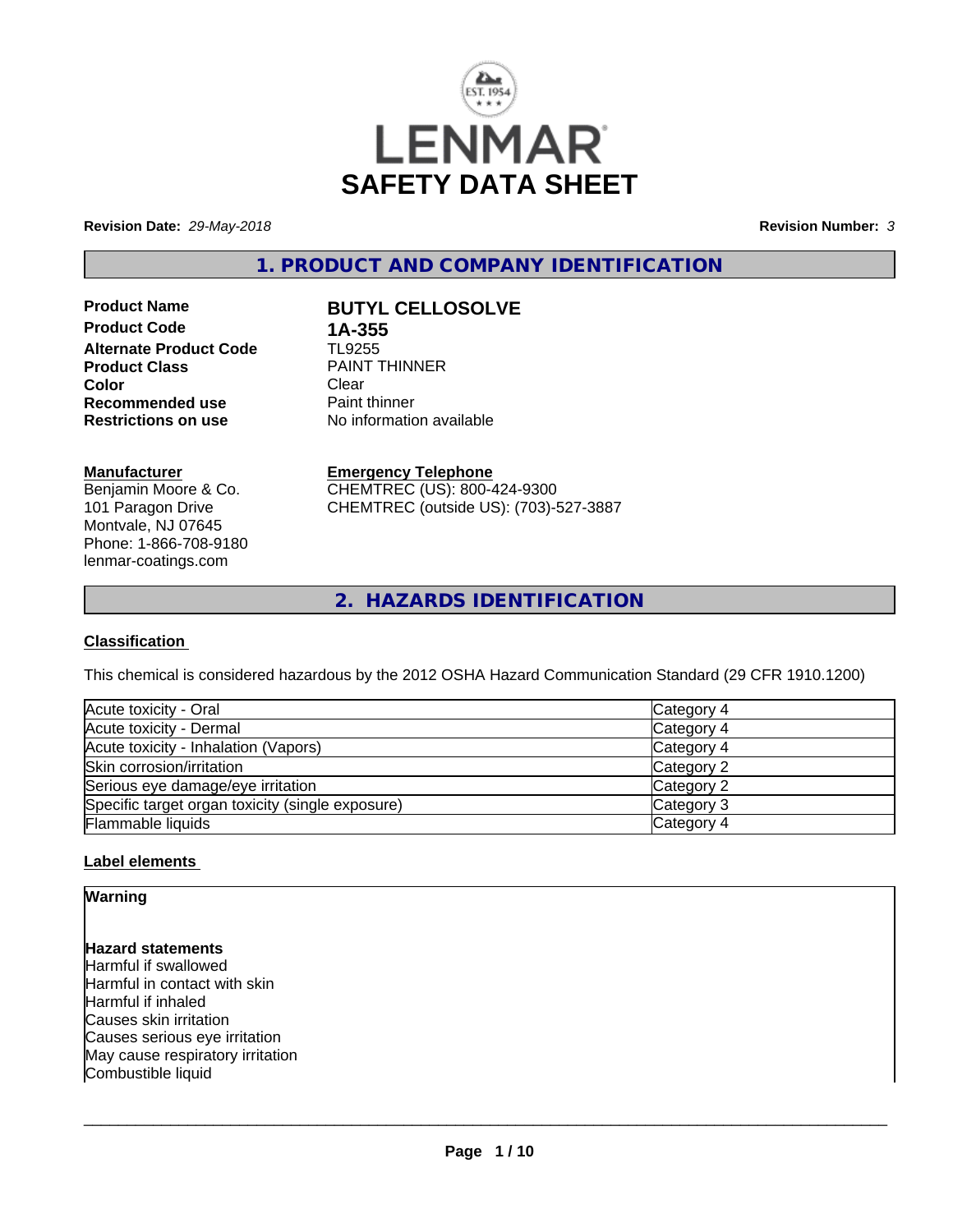

# **Precautionary Statements - Prevention**

Wash face, hands and any exposed skin thoroughly after handling

Do not eat, drink or smoke when using this product

Wear protective gloves/protective clothing/eye protection/face protection

Avoid breathing dust/fume/gas/mist/vapors/spray

Use only outdoors or in a well-ventilated area

Keep away from heat, hot surfaces, sparks, open flames and other ignition sources. No smoking Keep cool

# **Eyes**

IF IN EYES: Rinse cautiously with water for several minutes. Remove contact lenses, if present and easy to do. Continue rinsing

If eye irritation persists: Get medical advice/attention

# **Skin**

IF ON SKIN: Wash with plenty of soap and water

Call a POISON CENTER or doctor/physician if you feel unwell

If skin irritation occurs: Get medical advice/attention

Take off contaminated clothing and wash before reuse

# **Inhalation**

IF INHALED: Remove victim to fresh air and keep at rest in a position comfortable for breathing

Call a POISON CENTER or doctor/physician if you feel unwell

# **Ingestion**

IF SWALLOWED: Call a POISON CENTER or doctor/physician if you feel unwell

Rinse mouth

#### **Fire**

In case of fire: Use CO2, dry chemical, or foam for extinction

# **Precautionary Statements - Storage**

Store in a well-ventilated place. Keep container tightly closed Store locked up

# **Precautionary Statements - Disposal**

Dispose of contents/container to an approved waste disposal plant

# **Hazards not otherwise classified (HNOC)**

Not applicable

# **Other information**

No information available

**3. COMPOSITION/INFORMATION ON INGREDIENTS**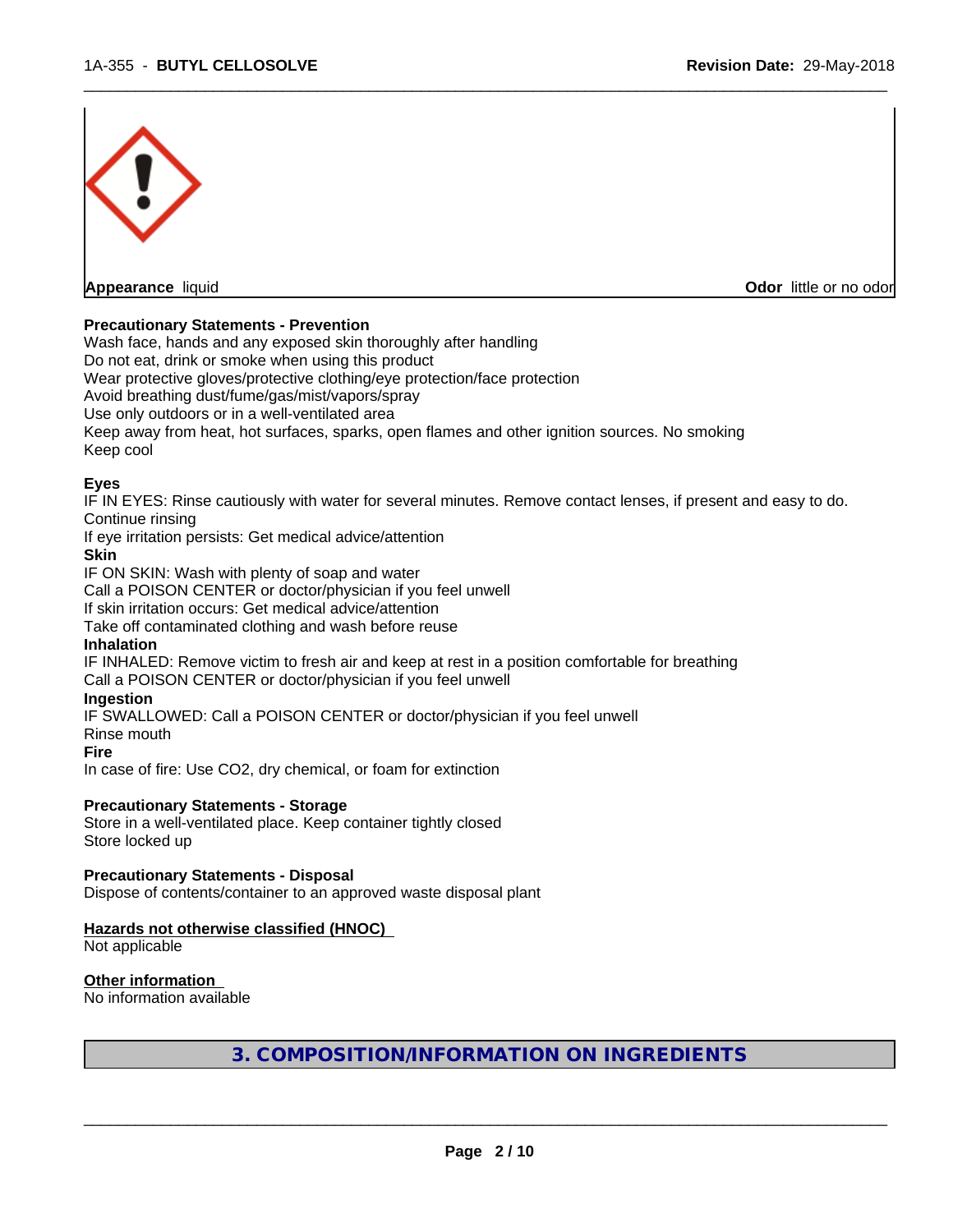| <b>Chemical name</b>                             |                                                                                                                                                                                                  | <b>CAS No.</b>         | Weight-% |
|--------------------------------------------------|--------------------------------------------------------------------------------------------------------------------------------------------------------------------------------------------------|------------------------|----------|
| 2-Butoxyethanol                                  |                                                                                                                                                                                                  | 111-76-2               | 100      |
|                                                  |                                                                                                                                                                                                  |                        |          |
|                                                  |                                                                                                                                                                                                  | 4. FIRST AID MEASURES  |          |
| <b>General Advice</b>                            | If symptoms persist, call a physician. Show this safety data sheet to the doctor in<br>attendance.                                                                                               |                        |          |
| <b>Eye Contact</b>                               | Immediately flush with plenty of water. After initial flushing, remove any contact<br>lenses and continue flushing for at least 15 minutes. If eye irritation persists,<br>consult a specialist. |                        |          |
| <b>Skin Contact</b>                              | Wash off immediately with soap and plenty of water removing all contaminated<br>clothes and shoes. If skin irritation persists, call a physician.                                                |                        |          |
| <b>Inhalation</b>                                | Move to fresh air. If symptoms persist, call a physician.<br>If not breathing, give artificial respiration. Call a physician immediately.                                                        |                        |          |
| Ingestion                                        | Clean mouth with water and afterwards drink plenty of water. Do not induce<br>vomiting without medical advice. Never give anything by mouth to an unconscious<br>person. Consult a physician.    |                        |          |
| <b>Protection Of First-Aiders</b>                | Use personal protective equipment.                                                                                                                                                               |                        |          |
| <b>Most Important</b><br><b>Symptoms/Effects</b> | No information available.                                                                                                                                                                        |                        |          |
| <b>Notes To Physician</b>                        |                                                                                                                                                                                                  | Treat symptomatically. |          |

**5. FIRE-FIGHTING MEASURES**

| Foam, dry powder or water. Use extinguishing measures<br><b>Suitable Extinguishing Media</b><br>that are appropriate to local circumstances and the<br>surrounding environment.                                                                                                                             |  |
|-------------------------------------------------------------------------------------------------------------------------------------------------------------------------------------------------------------------------------------------------------------------------------------------------------------|--|
| As in any fire, wear self-contained breathing apparatus<br><b>Protective Equipment And Precautions For</b><br>pressure-demand, MSHA/NIOSH (approved or equivalent)<br><b>Firefighters</b><br>and full protective gear.                                                                                      |  |
| <b>Specific Hazards Arising From The Chemical</b><br>Combustible material. Closed containers may rupture if<br>exposed to fire or extreme heat. Keep product and empty<br>container away from heat and sources of ignition. Thermal<br>decomposition can lead to release of irritating gases and<br>vapors. |  |
| No.<br><b>Sensitivity To Mechanical Impact</b>                                                                                                                                                                                                                                                              |  |
| Yes<br><b>Sensitivity To Static Discharge</b>                                                                                                                                                                                                                                                               |  |
| <b>Flash Point Data</b><br>144<br>Flash Point (°F)<br>62<br>Flash Point (°C)                                                                                                                                                                                                                                |  |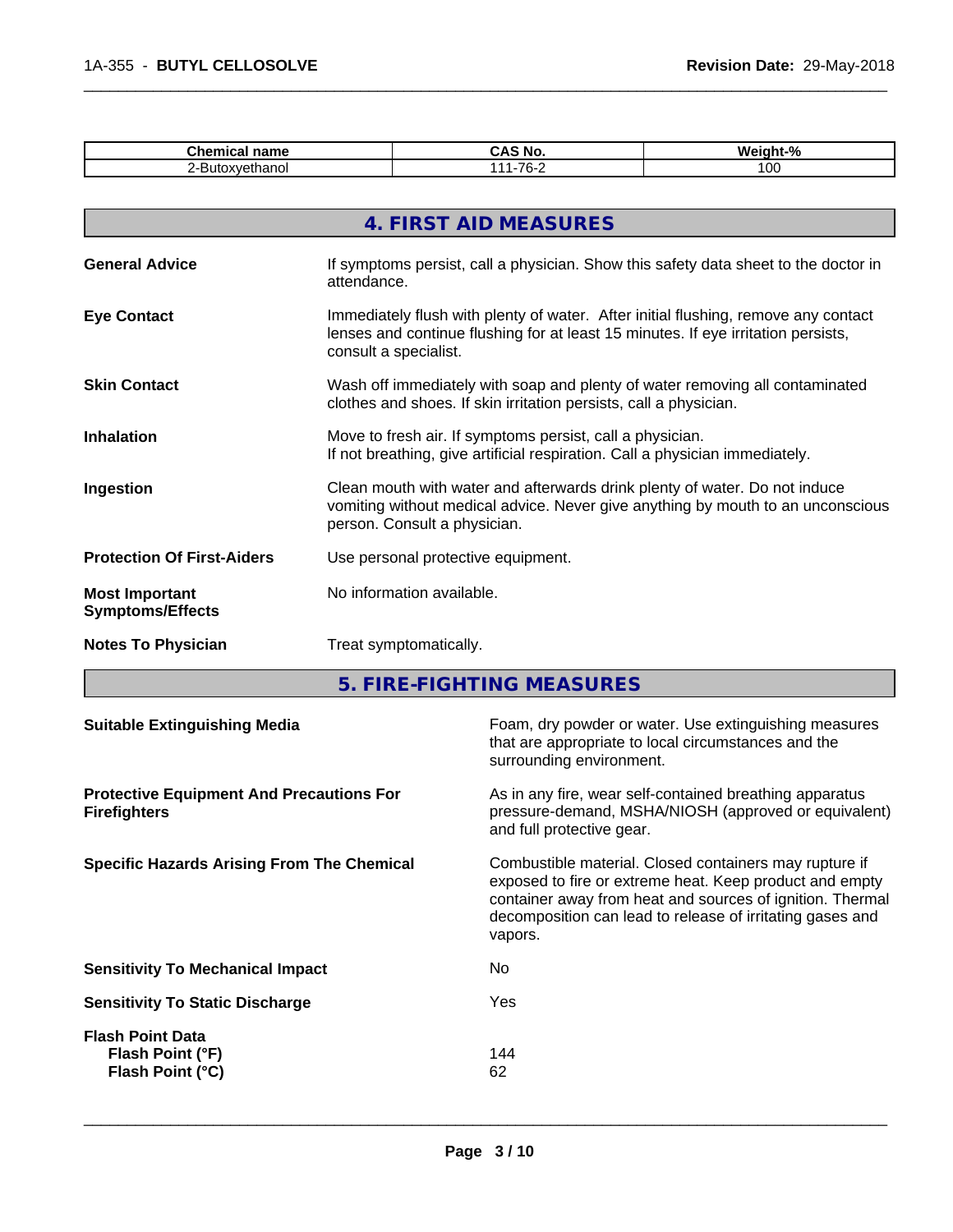| <b>Method</b>      |                                                               |                        | <b>PMCC</b>                    |                                |
|--------------------|---------------------------------------------------------------|------------------------|--------------------------------|--------------------------------|
|                    | <b>Flammability Limits In Air</b>                             |                        |                                |                                |
|                    | Lower flammability limit:<br><b>Upper flammability limit:</b> |                        | Not available<br>Not available |                                |
| <b>NFPA</b>        | Health: $2$                                                   | <b>Flammability: 2</b> | <b>Instability: 0</b>          | <b>Special: Not Applicable</b> |
| <b>NFPA Legend</b> |                                                               |                        |                                |                                |

- 0 Not Hazardous
- 1 Slightly
- 2 Moderate
- 3 High
- 4 Severe

*The ratings assigned are only suggested ratings, the contractor/employer has ultimate responsibilities for NFPA ratings where this system is used.*

*Additional information regarding the NFPA rating system is available from the National Fire Protection Agency (NFPA) at www.nfpa.org.*

# **6. ACCIDENTAL RELEASE MEASURES Personal Precautions** Use personal protective equipment. Remove all sources of ignition. **Other Information** Prevent further leakage or spillage if safe to do so. Do not allow material to contaminate ground water system. Prevent product from entering drains. Do not flush into surface water or sanitary sewer system. Local authorities should be advised if significant spillages cannot be contained. **Environmental precautions** See Section 12 for additional Ecological Information. **Methods for Cleaning Up** Dam up. Soak up with inert absorbent material. Pick up and transfer to properly labeled containers. Clean contaminated surface thoroughly. **7. HANDLING AND STORAGE Handling** Use only in area provided with appropriate exhaust ventilation. Do not breathe vapors or spray mist. Wear personal protective equipment. Take precautionary measures against static discharges. To avoid ignition of vapors by static electricity discharge, all metal parts of the equipment must be grounded. Keep away from open flames, hot surfaces and sources of ignition. **Storage** Keep containers tightly closed in a dry, cool and well-ventilated place. Keep away from heat. Keep away from open flames, hot surfaces and sources of ignition. Keep in properly labeled containers. Keep out of the reach of children. **Incompatible Materials Incompatible with strong acids and bases and strong oxidizing agents.**

# **8. EXPOSURE CONTROLS / PERSONAL PROTECTION**

# **Exposure Limits**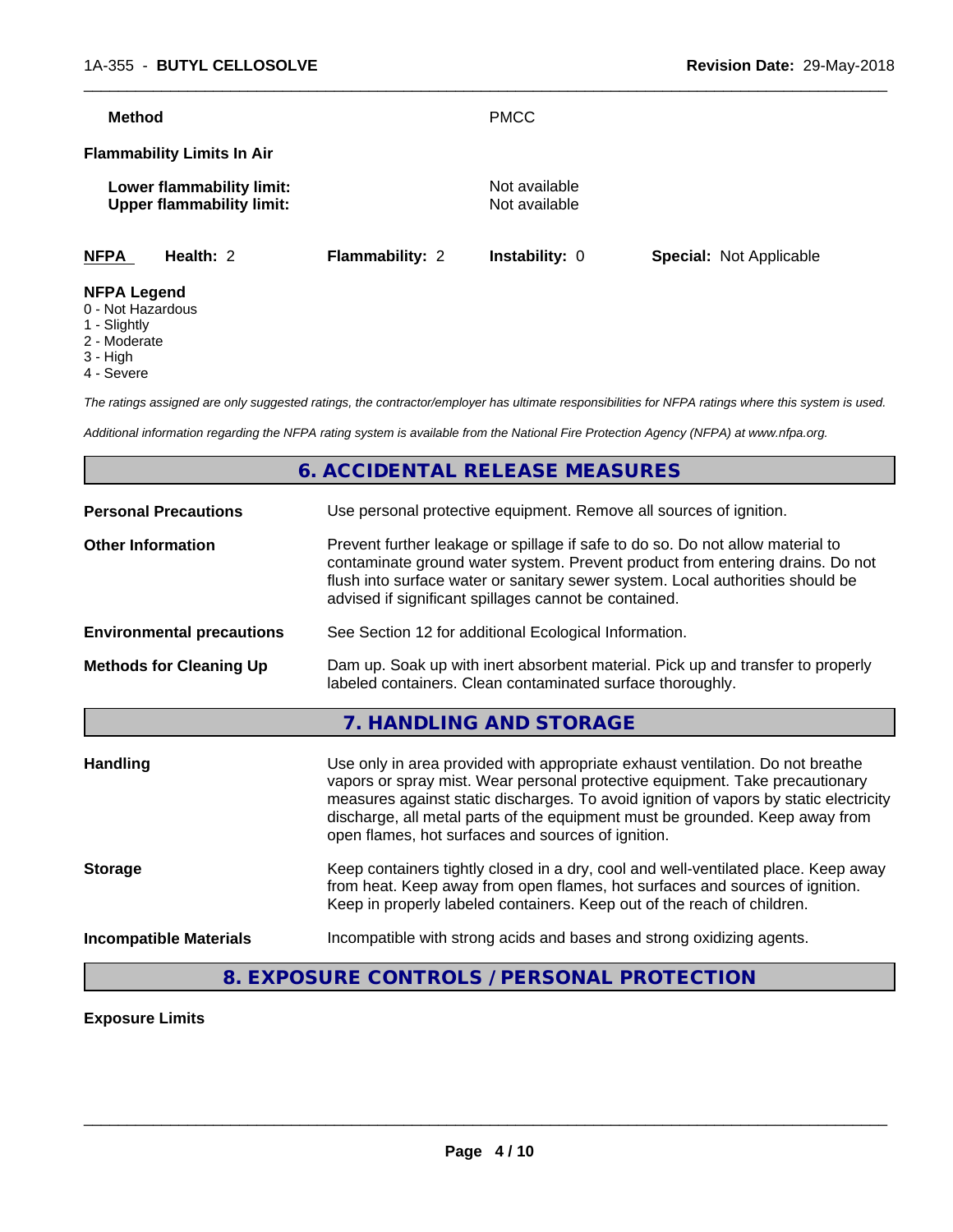| <b>Chemical name</b> | <b>ACGIH TLV</b> | <b>OSHA PEL</b>                   |
|----------------------|------------------|-----------------------------------|
| 2-Butoxyethanol      | 20 ppm - TWA     | 50 ppm - TWA                      |
|                      |                  | 240 mg/m <sup>3</sup> - TWA       |
|                      |                  | prevent or reduce skin absorption |

#### **Legend**

ACGIH - American Conference of Governmental Industrial Hygienists Exposure Limits OSHA - Occupational Safety & Health Administration Exposure Limits N/E - Not Established

| Ensure adequate ventilation, especially in confined areas.<br><b>Engineering Measures</b> |  |
|-------------------------------------------------------------------------------------------|--|
|-------------------------------------------------------------------------------------------|--|

# **Personal Protective Equipment**

| <b>Eye/Face Protection</b>    | Safety glasses with side-shields If splashes are likely to occur, wear: Tightly fitting<br>safety goggles                                                                                                                                                                                                                    |
|-------------------------------|------------------------------------------------------------------------------------------------------------------------------------------------------------------------------------------------------------------------------------------------------------------------------------------------------------------------------|
| <b>Skin Protection</b>        | Long sleeved clothing. Protective gloves.                                                                                                                                                                                                                                                                                    |
| <b>Respiratory Protection</b> | In operations where exposure limits are exceeded, use a NIOSH approved<br>respirator that has been selected by a technically qualified person for the specific<br>work conditions. When spraying the product or applying in confined areas, wear a<br>NIOSH approved respirator specified for paint spray or organic vapors. |
| <b>Hygiene Measures</b>       | Avoid contact with skin, eyes and clothing. Remove and wash contaminated<br>clothing before re-use. Wash thoroughly after handling. When using do not eat,<br>drink or smoke.                                                                                                                                                |

# **9. PHYSICAL AND CHEMICAL PROPERTIES**

| Appearance                        | liquid                   |
|-----------------------------------|--------------------------|
| Odor                              | little or no odor        |
| <b>Odor Threshold</b>             | No information available |
| Density (Ibs/gal)                 | $7.3 - 7.7$              |
| <b>Specific Gravity</b>           | $0.88 - 0.92$            |
| рH                                | No information available |
| <b>Viscosity (cps)</b>            | No information available |
| Solubility(ies)                   | No information available |
| <b>Water solubility</b>           | No information available |
| <b>Evaporation Rate</b>           | No information available |
| Vapor pressure @20 °C (kPa)       | No information available |
| Vapor density                     | No information available |
| Wt. % Solids                      | $0 - 5$                  |
| Vol. % Solids                     | $0 - 5$                  |
| Wt. % Volatiles                   | $95 - 100$               |
| <b>Vol. % Volatiles</b>           | $95 - 100$               |
| <b>VOC Regulatory Limit (g/L)</b> | < 999                    |
| <b>Boiling Point (°F)</b>         | 339                      |
| <b>Boiling Point (°C)</b>         | 171                      |
| <b>Freezing Point (°F)</b>        | No information available |
|                                   |                          |
| <b>Freezing Point (°C)</b>        | No information available |
| Flash Point (°F)                  | 144                      |
| Flash Point (°C)                  | 62                       |
| <b>Method</b>                     | <b>PMCC</b>              |
| Flammability (solid, gas)         | Not applicable           |
| <b>Upper flammability limit:</b>  | No information available |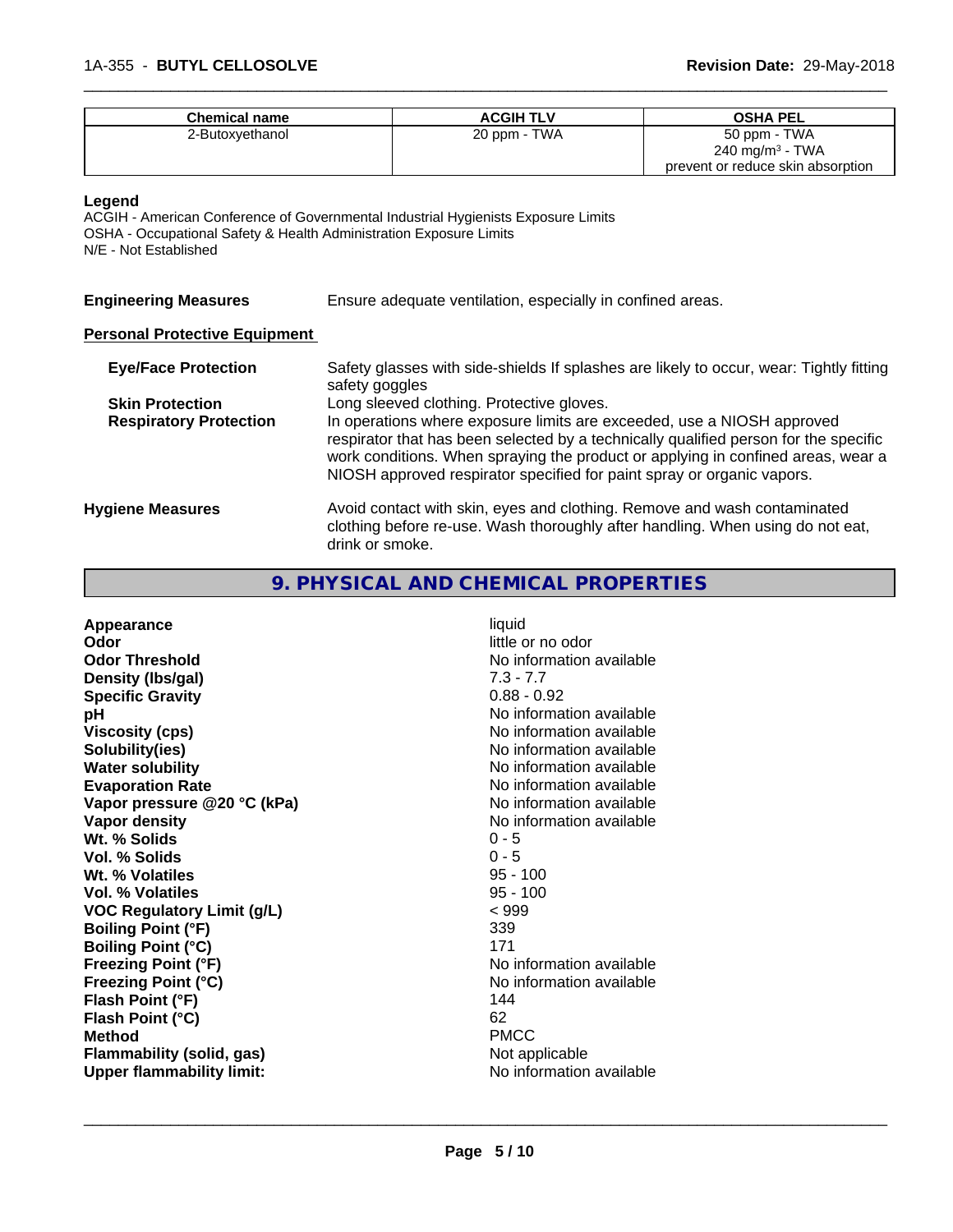**Lower flammability limit:**<br> **Autoignition Temperature (°F)**<br>
No information available<br>
No information available Autoignition Temperature (°F)<br>
Autoignition Temperature (°C)<br>
No information available<br>
No information available Autoignition **Temperature** (°C) Mo information available<br>Decomposition **Temperature** (°F) No information available **Decomposition Temperature (°F)**<br> **Decomposition Temperature (°C)**<br>
No information available<br>
No information available **Decomposition Temperature**  $\hat{c}$ **<sup>o</sup>C)**<br>Partition coefficient

**No information available** 

 $\overline{\phantom{a}}$  ,  $\overline{\phantom{a}}$  ,  $\overline{\phantom{a}}$  ,  $\overline{\phantom{a}}$  ,  $\overline{\phantom{a}}$  ,  $\overline{\phantom{a}}$  ,  $\overline{\phantom{a}}$  ,  $\overline{\phantom{a}}$  ,  $\overline{\phantom{a}}$  ,  $\overline{\phantom{a}}$  ,  $\overline{\phantom{a}}$  ,  $\overline{\phantom{a}}$  ,  $\overline{\phantom{a}}$  ,  $\overline{\phantom{a}}$  ,  $\overline{\phantom{a}}$  ,  $\overline{\phantom{a}}$ 

# **10. STABILITY AND REACTIVITY**

| <b>Reactivity</b>                       | Not Applicable                                                                           |
|-----------------------------------------|------------------------------------------------------------------------------------------|
| <b>Chemical Stability</b>               | Stable under normal conditions. Hazardous polymerisation<br>does not occur.              |
| <b>Conditions to avoid</b>              | Keep away from open flames, hot surfaces, static<br>electricity and sources of ignition. |
| <b>Incompatible Materials</b>           | Incompatible with strong acids and bases and strong<br>oxidizing agents.                 |
| <b>Hazardous Decomposition Products</b> | Thermal decomposition can lead to release of irritating<br>gases and vapors.             |
| Possibility of hazardous reactions      | None under normal conditions of use.                                                     |

# **11. TOXICOLOGICAL INFORMATION**

| Information on likely routes of exposure<br>Eye contact, skin contact and inhalation.<br>Repeated or prolonged exposure to organic solvents may lead to permanent brain<br>and nervous system damage. Intentional misuse by deliberately concentrating and<br>inhaling vapors may be harmful or fatal.<br>Symptoms related to the physical, chemical and toxicological characteristics<br>No information available.<br>Delayed and immediate effects as well as chronic effects from short and long-term exposure<br>Contact with eyes may cause irritation. Vapor may cause irritation. Causes serious<br>eye irritation. May cause redness, itching, and pain.<br>Harmful in contact with skin. May cause skin irritation and/or dermatitis. Prolonged<br>skin contact may defat the skin and produce dermatitis.<br>Harmful if swallowed. Ingestion may cause irritation to mucous membranes. Small<br>amounts of this product aspirated into the respiratory system during ingestion or<br>vomiting may cause mild to severe pulmonary injury, possibly progressing to<br>death. | <b>Product Information</b>          |  |
|--------------------------------------------------------------------------------------------------------------------------------------------------------------------------------------------------------------------------------------------------------------------------------------------------------------------------------------------------------------------------------------------------------------------------------------------------------------------------------------------------------------------------------------------------------------------------------------------------------------------------------------------------------------------------------------------------------------------------------------------------------------------------------------------------------------------------------------------------------------------------------------------------------------------------------------------------------------------------------------------------------------------------------------------------------------------------------------|-------------------------------------|--|
|                                                                                                                                                                                                                                                                                                                                                                                                                                                                                                                                                                                                                                                                                                                                                                                                                                                                                                                                                                                                                                                                                      |                                     |  |
|                                                                                                                                                                                                                                                                                                                                                                                                                                                                                                                                                                                                                                                                                                                                                                                                                                                                                                                                                                                                                                                                                      | <b>Principal Routes of Exposure</b> |  |
|                                                                                                                                                                                                                                                                                                                                                                                                                                                                                                                                                                                                                                                                                                                                                                                                                                                                                                                                                                                                                                                                                      | <b>Acute Toxicity</b>               |  |
|                                                                                                                                                                                                                                                                                                                                                                                                                                                                                                                                                                                                                                                                                                                                                                                                                                                                                                                                                                                                                                                                                      | <b>Product Information</b>          |  |
|                                                                                                                                                                                                                                                                                                                                                                                                                                                                                                                                                                                                                                                                                                                                                                                                                                                                                                                                                                                                                                                                                      |                                     |  |
|                                                                                                                                                                                                                                                                                                                                                                                                                                                                                                                                                                                                                                                                                                                                                                                                                                                                                                                                                                                                                                                                                      | <b>Symptoms</b>                     |  |
|                                                                                                                                                                                                                                                                                                                                                                                                                                                                                                                                                                                                                                                                                                                                                                                                                                                                                                                                                                                                                                                                                      |                                     |  |
|                                                                                                                                                                                                                                                                                                                                                                                                                                                                                                                                                                                                                                                                                                                                                                                                                                                                                                                                                                                                                                                                                      | Eye contact                         |  |
|                                                                                                                                                                                                                                                                                                                                                                                                                                                                                                                                                                                                                                                                                                                                                                                                                                                                                                                                                                                                                                                                                      | <b>Skin contact</b>                 |  |
|                                                                                                                                                                                                                                                                                                                                                                                                                                                                                                                                                                                                                                                                                                                                                                                                                                                                                                                                                                                                                                                                                      | Ingestion                           |  |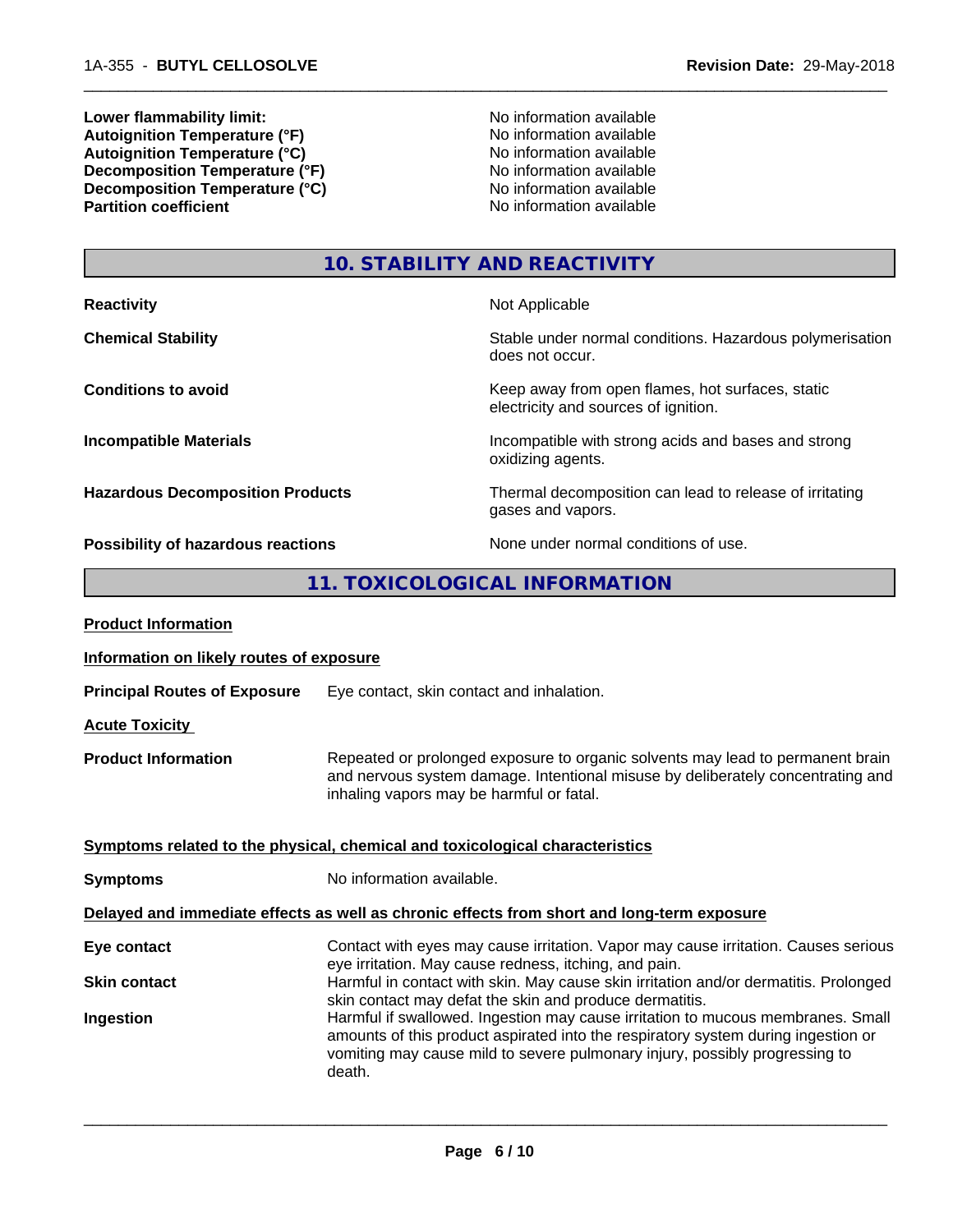| <b>Inhalation</b>               | Harmful by inhalation. High vapor / aerosol concentrations are irritating to the<br>eyes, nose, throat and lungs and may cause headaches, dizziness, drowsiness,<br>unconsciousness, and other central nervous system effects.                                                                     |
|---------------------------------|----------------------------------------------------------------------------------------------------------------------------------------------------------------------------------------------------------------------------------------------------------------------------------------------------|
| <b>Sensitization</b>            | No information available.                                                                                                                                                                                                                                                                          |
| <b>Neurological Effects</b>     | No information available.                                                                                                                                                                                                                                                                          |
| <b>Mutagenic Effects</b>        | No information available.                                                                                                                                                                                                                                                                          |
| <b>Reproductive Effects</b>     | No information available.                                                                                                                                                                                                                                                                          |
| <b>Developmental Effects</b>    | No information available.                                                                                                                                                                                                                                                                          |
| <b>Target organ effects</b>     | No information available.                                                                                                                                                                                                                                                                          |
| <b>STOT - repeated exposure</b> | Causes damage to organs through prolonged or repeated exposure if inhaled.<br>Causes damage to organs through prolonged or repeated exposure if swallowed.<br>Causes damage to organs through prolonged or repeated exposure in contact with<br>skin. May cause disorder and damage to the. blood. |
| <b>STOT - single exposure</b>   | No information available.                                                                                                                                                                                                                                                                          |
| Other adverse effects           | No information available.                                                                                                                                                                                                                                                                          |
| <b>Aspiration Hazard</b>        | May be harmful if swallowed and enters airways. Small amounts of this product<br>aspirated into the respiratory system during ingestion or vomiting may cause mild<br>to severe pulmonary injury, possibly progressing to death.                                                                   |
|                                 |                                                                                                                                                                                                                                                                                                    |

#### **Numerical measures of toxicity**

**The following values are calculated based on chapter 3.1 of the GHS document**

| ATEmix (oral)                        | 501 ma/ka          |
|--------------------------------------|--------------------|
| <b>ATEmix (dermal)</b>               | 1102 $mg/kg$       |
| <b>ATEmix (inhalation-dust/mist)</b> | $2.2 \text{ ma/L}$ |
| <b>ATEmix (inhalation-vapor)</b>     | 11 ma/L            |

# **Component Information**

#### **Acute Toxicity**

2-Butoxyethanol LD50 Oral: 470 mg/kg (Rat) LD50 Dermal: 220 mg/kg (Rabbit) LC50 Inhalation (Vapor): 450 ppm (Rat, 4 hr.)

# **Carcinogenicity**

*There are no known carcinogenic chemicals in this product above reportable levels.*

**12. ECOLOGICAL INFORMATION**

# **Ecotoxicity Effects**

The environmental impact of this product has not been fully investigated.

# **Product Information**

# **Acute Toxicity to Fish**

No information available

# **Acute Toxicity to Aquatic Invertebrates**

No information available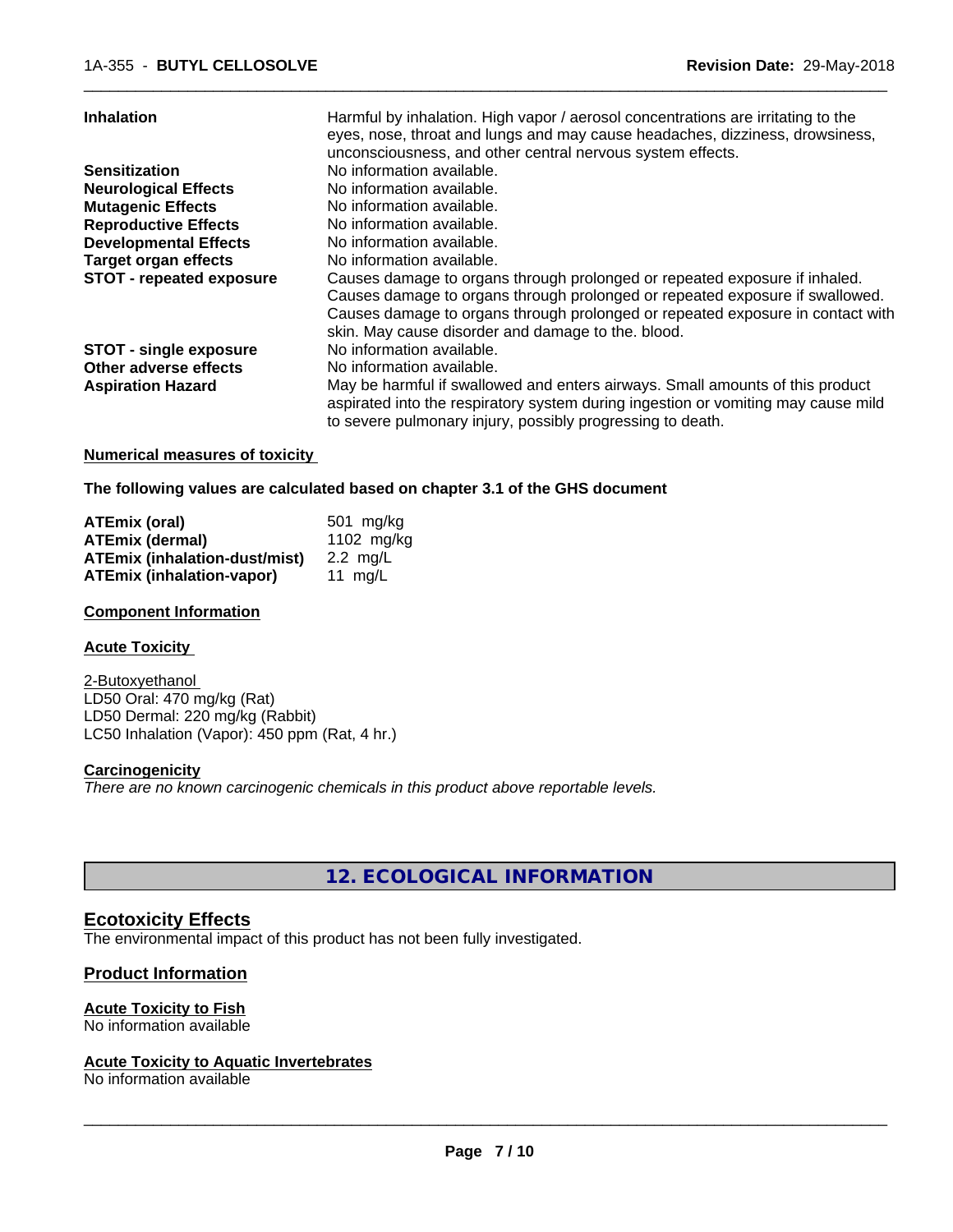#### **Acute Toxicity to Aquatic Plants**

No information available

#### **Persistence / Degradability**

No information available.

# **Bioaccumulation**

There is no data for this product.

#### **Mobility in Environmental Media**

No information available.

#### **Ozone**

No information available

# **Component Information**

# **Acute Toxicity to Fish**

2-Butoxyethanol LC50: 1490 mg/L (Bluegill sunfish - 96 hr.)

# **Acute Toxicity to Aquatic Invertebrates**

No information available

# **Acute Toxicity to Aquatic Plants**

No information available

|                                                                                                                          | 13. DISPOSAL CONSIDERATIONS                                                                                                                                                                                               |
|--------------------------------------------------------------------------------------------------------------------------|---------------------------------------------------------------------------------------------------------------------------------------------------------------------------------------------------------------------------|
|                                                                                                                          |                                                                                                                                                                                                                           |
| <b>Waste Disposal Method</b>                                                                                             | Dispose of in accordance with federal, state, and local regulations. Local<br>requirements may vary, consult your sanitation department or state-designated<br>environmental protection agency for more disposal options. |
| <b>Empty Container Warning</b>                                                                                           | Emptied containers may retain product residue. Follow label warnings even after<br>container is emptied. Residual vapors may explode on ignition.                                                                         |
|                                                                                                                          | 14. TRANSPORT INFORMATION                                                                                                                                                                                                 |
| <b>DOT</b><br><b>Proper Shipping Name</b><br><b>Hazard class</b><br>UN-No.<br><b>Packing Group</b><br><b>Description</b> | COMBUSTIBLE LIQUID, N.O.S.<br>Combustible liquid<br>NA1993<br>Ш<br>NA1993, COMBUSTIBLE LIQUID, N.O.S., COMBUSTIBLE LIQUID, III                                                                                            |
| ICAO / IATA                                                                                                              | Contact the preparer for further information.                                                                                                                                                                             |
| IMDG / IMO                                                                                                               | Contact the preparer for further information.                                                                                                                                                                             |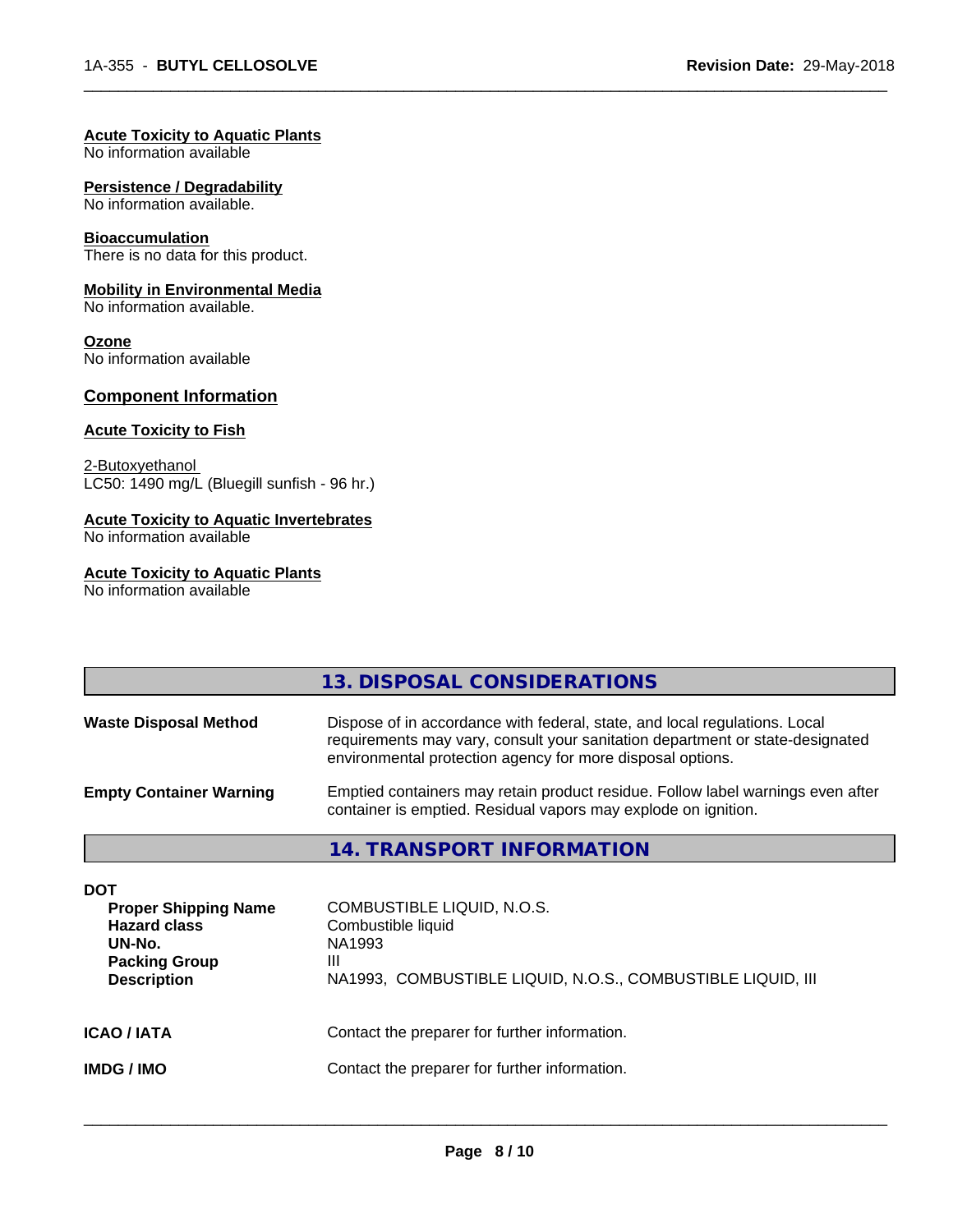# **15. REGULATORY INFORMATION**

 $\overline{\phantom{a}}$  ,  $\overline{\phantom{a}}$  ,  $\overline{\phantom{a}}$  ,  $\overline{\phantom{a}}$  ,  $\overline{\phantom{a}}$  ,  $\overline{\phantom{a}}$  ,  $\overline{\phantom{a}}$  ,  $\overline{\phantom{a}}$  ,  $\overline{\phantom{a}}$  ,  $\overline{\phantom{a}}$  ,  $\overline{\phantom{a}}$  ,  $\overline{\phantom{a}}$  ,  $\overline{\phantom{a}}$  ,  $\overline{\phantom{a}}$  ,  $\overline{\phantom{a}}$  ,  $\overline{\phantom{a}}$ 

# **International Inventories**

| <b>TSCA: United States</b> | Yes - All components are listed or exempt. |
|----------------------------|--------------------------------------------|
| <b>DSL: Canada</b>         | Yes - All components are listed or exempt. |

# **Federal Regulations**

# **SARA 311/312 hazardous categorization**

| Acute health hazard               | Yes |
|-----------------------------------|-----|
| Chronic Health Hazard             | N٥  |
| Fire hazard                       | Yes |
| Sudden release of pressure hazard | N٥  |
| Reactive Hazard                   | N٥  |

#### **SARA 313**

Section 313 of Title III of the Superfund Amendments and Reauthorization Act of 1986 (SARA). This product contains a chemical or chemicals which are subject to the reporting requirements of the Act and Title 40 of the Code of Federal Regulations, Part 372:

| <b>Chemical name</b> | CAS No.   | Weight-% | <b>CERCLA/SARA 313</b>     |
|----------------------|-----------|----------|----------------------------|
|                      |           |          | (de minimis concentration) |
| 2-Butoxyethanol      | i 11-76-2 | 100      |                            |

#### **Clean Air Act,Section 112 Hazardous Air Pollutants (HAPs) (see 40 CFR 61)** This product contains the following HAPs:

# *None*

# **US State Regulations**

# **California Proposition 65**

**AN** WARNING: Cancer and Reproductive Harm– www.P65warnings.ca.gov

# **State Right-to-Know**

| <b>Chemical name</b>         | <b>Massachusetts</b> | <b>New Jersey</b> | Pennsylvania |
|------------------------------|----------------------|-------------------|--------------|
| 2-Butoxyethanol              |                      |                   |              |
| Ethylene glycol              |                      |                   |              |
| Ethanol, 2-(2-butoxyethoxy)- |                      |                   |              |
| Butoxytriglycol              |                      |                   |              |

#### **Legend**

X - Listed

**16. OTHER INFORMATION**